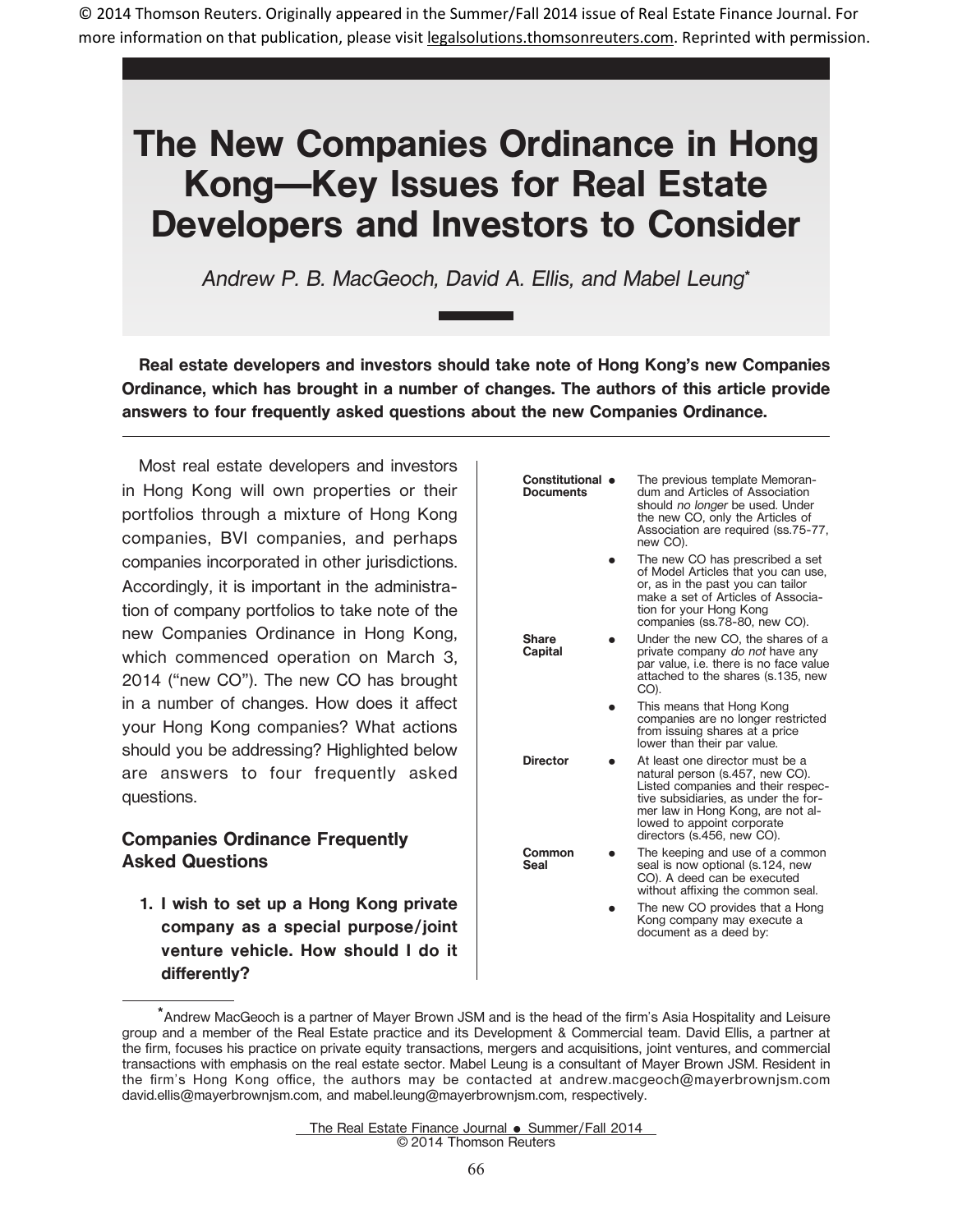(a) affixing its common seal (if adopted) in accordance with its Articles; or

(b) signing the document by any two directors or any one director plus the company secretary or if the company has only one director, by that director; or

(c) by a person appointed under a duly executed power of attorney (ss.128-129, new CO).

E The requirement that deeds (as opposed to simple contracts) required execution with a common seal often causes practical difficulties. We recommend that newly incorporated Hong Kong companies do not adopt a common seal, however this will mean that if there is more than one director then two directors will need to execute documents as a deed. This can be avoided by appointing one director under a power of attorney to execute documents as a deed by the company (however the power of attorney itself would need to be signed by two directors).

## **2. Do we need to take any action in respect of our existing Hong Kong private companies?**

Immediate action may be required (if you have not already considered these issues). The following should be considered:

## **(a) Appointment of <sup>a</sup> Natural Person as a Director**

If your Hong Kong private company has only one corporate director (i.e. a company entity is named as its sole director), you should appoint a natural person as a director. The grace period was six months and this has now passed (s.89 of Schedule 11, new CO).

### **(b) Memorandum and Articles of Association**

It is not mandatory that you amend the Memorandum and Articles of Association because there are various deeming provisions in the new CO which deal with the necessary changes required to be consistent with the new CO. For example:

- $\bullet$  Any provision in the Memorandum of Association prior to the commencement of the new CO will be deemed to be a provision of the Articles of Association; and
- The amount of the authorised capital will be deemed to be deleted (s.98, new CO).

However, we do suggest that you consider amending the Articles as follows:

- **Dispensing with the Annual General Meetings ("AGMs")** EE
	- The new CO gives an option to dispense with the AGMs simply by passing a shareholders resolution (s.613, new CO).
	- However if your existing Articles contain express provisions on when and how the company should hold the AGMs, these provisions need to be amended/deleted before you can choose to dispense with the AGMs.

**Common Seal & Execution of Documents** E If you wish to dispense with the common seal or set out any particular manner for execution of docu-

**Other Procedural Matters**

ments, you should make these changes in the Articles. E The new CO also makes some changes to the procedures for proposing and passing members' written resolutions, the notice period for general meetings (generally ss.548-616, new CO), etc. You may wish to amend the Articles to align with the new requirements to remove any doubt as to what procedures the company should follow and also ensure that the Articles do not mislead you into following incorrect procedures.

Best practice is to amend the Articles so that they are consistent with the new CO.

### **(c) Financial Statements and other Reporting Documents**

The new CO may affect your reporting obligations. It brings in the following key changes:

**Accounting Reference Period ("ARP")**

**e** 

 ARP is a new concept which is relevant to the timing of AGMs, the laying / sending of financial reports and the filing of annual returns (generally ss.368-371, new CO).

The Real Estate Finance Journal . Summer/Fall 2014 © 2014 Thomson Reuters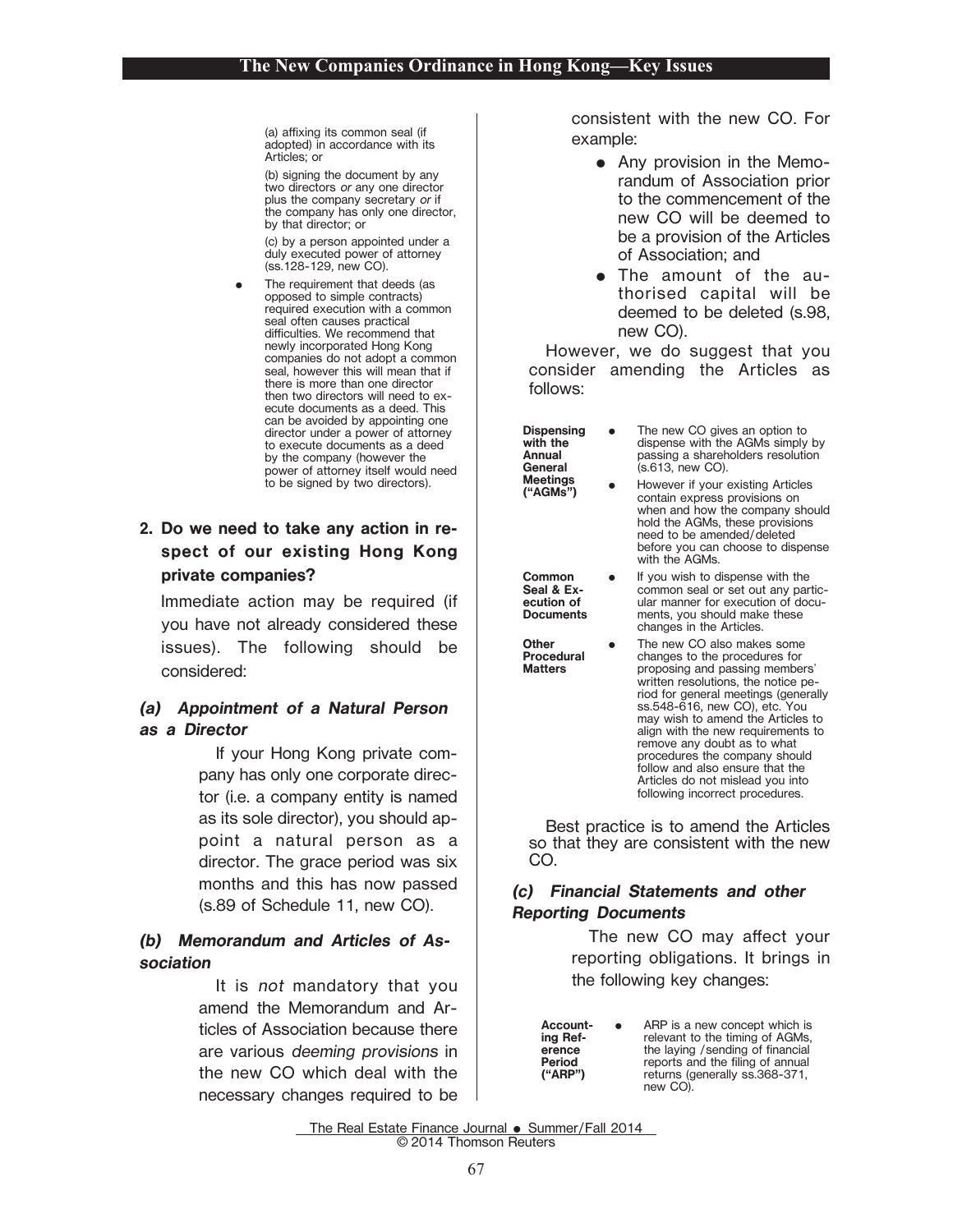**tion of Interest**

**Loan to Directors**

**Reporting** E The new CO broadens the exemption on small private companies to prepare simplified<br>accounts and financing reports based on the SME Financial Reporting Framework and Standard (generally ss.359-366, new CO).

> E• Whether a company is qualified for this exemption will depend on its group's annual revenues, assets and number of employees. E

**Business Review**

**Simpli** fied<sup>1</sup>

> Public companies (listed or unlisted) and private companies (other than those qualified for simplified reporting or a wholly owned subsidiary of another company are generally required to prepare an analytical business review as part of the annual directors' report. Private companies can however choose to opt out of this requirement by passing a special resolution within the prescribed timeframe (s.388, new CO).

## **(d) Review of Relevant Contracts & Internal Policies**

You should consider whether the new CO affects any of your existing contracts or internal policies and procedures, especially any shareholders' agreement and policy on declaration of directors' interest (see Question 3 below).

## **3. I am a director of several Hong Kong companies. What should I watch out for under the new CO?**

The new CO probably does not significantly change your daily management of the Hong Kong companies. However, you should be aware of the following:-

**Directors' Directors'** • The standard of care a director<br>**Duties** must exercise has been codified under the new CO. In deciding whether a director has fulfilled his/her duties of care, skill and diligence, his/her conduct will be considered based on:

new CO).

(a) his/her own general knowledge, skill and experience (a subjective test); and (b) the general knowledge, skill and experience that a person in that position is expected to have (an objective test) (ss.465-466,

E• The usual fiduciary duties of a director remain unchanged and are defined by case law. **Declara-**The scope of interest which a director must declare is technically widened. A director is required to disclose interested "transactions" and "arrangements" in addition to "contracts," and the "nature and extent" (rather than just the "nature") of his/her interest (ss.536-542, new CO).

> The new CO has changed the rules on restrictions on Hong Kong companies to make loans to directors, both in respect of public and private companies. These new detailed provisions should be reviewed if a loan to a director (or persons connected to a director) is proposed (Part 11, Division 2, new CO).

**Service Contract** The approval of the members in a prescribed manner is required for any guaranteed term of employment of a director for longer than three years (ss.530-535, new CO). **Ratifica-**

**tion of Conduct** Any act or omission of a director amounting to negligence, default, breach of duty or breach of trust may only be ratified by an ordinary resolution of the disinterested members (s.473, new CO).

**4. I have considered reducing the share capital of a Hong Kong company to allow for payment of dividends but have given up this idea because approval from Hong Kong courts is required under the existing law. Has the new CO changed this?**

Yes. The new CO introduces an alternative process for capital reduction without the need to go through the Hong Kong court procedures (ss.215–225, new CO). The new process generally requires:

- a) signing of a solvency statement by the directors;
- (b) passing of a members' special resolution;
- (c) publication of notices in the Hong Kong Government Gazette and newspapers; and (d) filing of relevant forms with the Hong Kong Companies Registry.